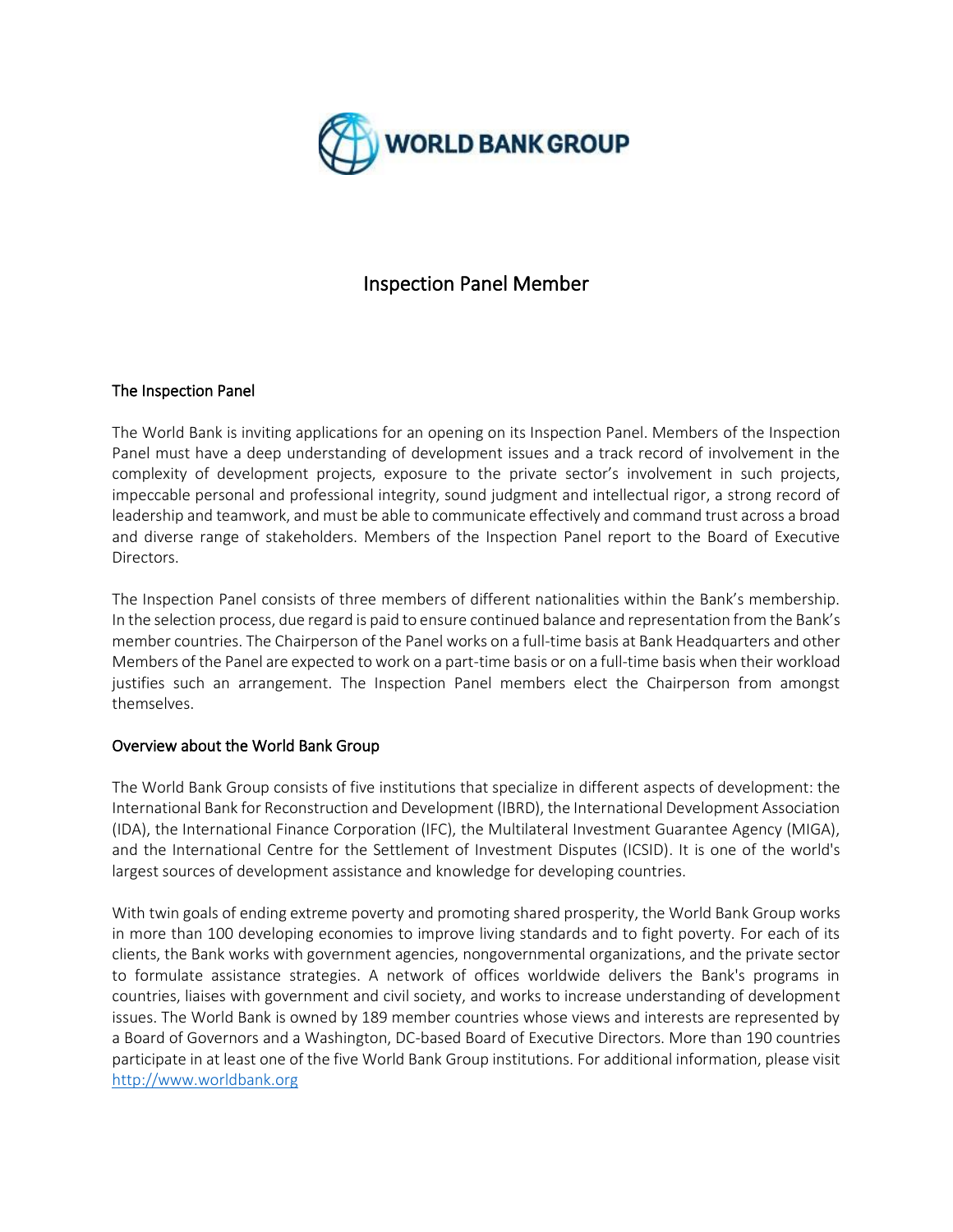### The Role of the Inspection Panel

The Inspection Panel is an independent complaints mechanism for people and communities who believe that they have been, or are likely to be, adversely affected by a project financed by either IBRD or IDA (together, the Bank).

On September 8, 2020 the Bank's Board of Executive Directors approved measures to enhance the internal accountability system by establishing a new Accountability Mechanism ('AM') housing the Inspection Panel and the Dispute Resolution Service, while preserving the Inspection Panel Members' independence. The importance of the Inspection Panel function and its independence and integrity are highlighted in the Inspection Panel Resolutions [\(IBRD 2020-0004/IDA2020-0003\)](https://www.inspectionpanel.org/sites/www.inspectionpanel.org/files/documents/InspectionPanelResolution.pdf) the Board approved, as well as the [Accountability Mechanism Resolutions \(section 8, IBRD 2020-0005/IDA 2020-0004](https://www.inspectionpanel.org/sites/www.inspectionpanel.org/files/documents/AccountabilityMechanismResolution.pdf) that the Board approved. Detailed information on the role of the Inspection Panel, and on the Accountability Mechanism including the Dispute Resolution Service, is available by logging in the Inspection Panel and Accountability Mechanism web sites [www.inspectionpanel.org](http://www.inspectionpanel.org/) and [www.worldbank.org/en/programs/accountability](http://www.worldbank.org/en/programs/accountability).

### Position Summary and Responsibilities

Members of the Inspection Panel are appointed by and report to the Board of Executive Directors. Inspection Panel members and the Chairperson coordinate but are not subject to the supervision of the Accountability Mechanism Secretary as the head of the World Bank Accountability Mechanism. Inspection Panel Members will participate in actions and decision-making of the Panel in processing Requests for Inspection, including among other things: to independently assess whether the criteria for an Inspection have been met; to recommend to the Board of Executive Directors whether a request should be investigated; if the Board approves a recommendation to investigate, to engage in research, fact-finding and an independent investigation of whether the Bank has complied with its operational policies and procedures; and to prepare and provide the Panel's findings, independent assessment and conclusions to the Board. Duties will also include field visits and outreach activities as relevant to the Panel's work and responsibilities. On matters related to the Bank's rights and obligations with respect to the request under consideration the Panel shall seek the advice of the Bank's Legal Vice Presidency.

#### Selection Criteria

- Minimum of 15 years of significant and relevant practical experience and educational background in economic, legal, social, environmental, or other development-related fields.
- Outstanding credentials in his or her individual field of expertise, demonstrated sound judgment and strong analytic skills.
- Proven ability to deal thoroughly and fairly with requests across a broad range of stakeholders.
- Demonstrated integrity and ability to remain independent from Bank Management and from undue influence from Board members, in the exercise of his or her duties.
- Strong interpersonal skills and experience working in multicultural and multidisciplinary teams, both as a leader and team member, with demonstrated flexibility to adapt to shifting workload.
- Ability to communicate and interact effectively with internal and external stakeholders, including Accountability Mechanism Secretary, civil society and local communities, governments, other international organizations, as well as Bank Management.
- Knowledge of and experience relating to the operations of the World Bank or similar institutions as well as experience working on development issues and in developing countries.
- Ability and willingness to travel to Bank member countries, including rural areas.